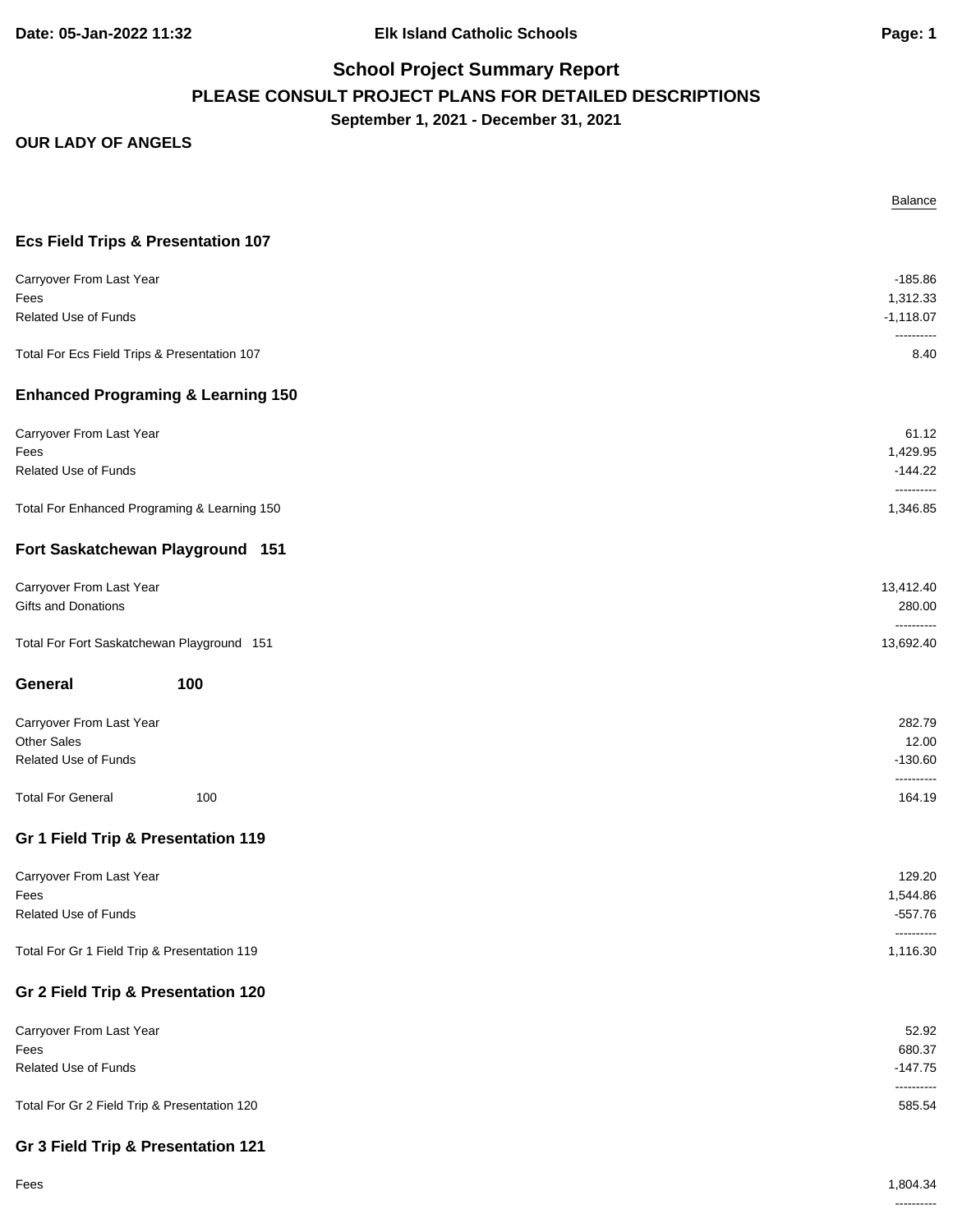**Date: 05-Jan-2022 11:32 Elk Island Catholic Schools Page: 2**

# **School Project Summary Report PLEASE CONSULT PROJECT PLANS FOR DETAILED DESCRIPTIONS September 1, 2021 - December 31, 2021**

### **OUR LADY OF ANGELS**

| Total For Gr 3 Field Trip & Presentation 121 |     | <b>Balance</b><br>1,804.34 |
|----------------------------------------------|-----|----------------------------|
| Gr 4 Field Trip & Presentation 122           |     |                            |
| Carryover From Last Year<br>Fees             |     | 13.49<br>1,071.62          |
| Total For Gr 4 Field Trip & Presentation 122 |     | ----------<br>1,085.11     |
| <b>Kanga Pouches</b>                         | 101 |                            |
| Carryover From Last Year<br>Fees             |     | $-248.40$<br>775.00        |
| Related Use of Funds                         |     | $-1,226.82$                |
| <b>Total For Kanga Pouches</b>               | 101 | ----------<br>$-700.22$    |
| Learning Common & Makerspace 116             |     |                            |
| Carryover From Last Year                     |     | 532.38                     |
| <b>Other Sales</b>                           |     | 150.40                     |
| Related Use of Funds                         |     | $-111.74$<br>----------    |
| Total For Learning Common & Makerspace 116   |     | 571.04                     |
| Library                                      | 127 |                            |
| Carryover From Last Year                     |     | 205.17                     |
| Fees                                         |     | 1,699.75                   |
| <b>Related Use of Funds</b>                  |     | $-1,762.13$<br>----------  |
| <b>Total For Library</b>                     | 127 | 142.79                     |
| <b>Library Bags</b>                          | 102 |                            |
| Carryover From Last Year                     |     | 139.07                     |
| Fees                                         |     | 112.00                     |
| Related Use of Funds                         |     | $-102.80$<br>----------    |
| <b>Total For Library Bags</b>                | 102 | 148.27                     |
| <b>Psc General</b>                           | 140 |                            |
| Carryover From Last Year                     |     | 1,345.89                   |
| Related Use of Funds                         |     | $-1,106.33$                |
| <b>Total For Psc General</b>                 | 140 | ----------<br>239.56       |
| <b>Psc Hot Lunch Program</b>                 | 146 |                            |

| Carryover From Last Year | 5,248.13 |
|--------------------------|----------|
| Other Sales              | 92.80    |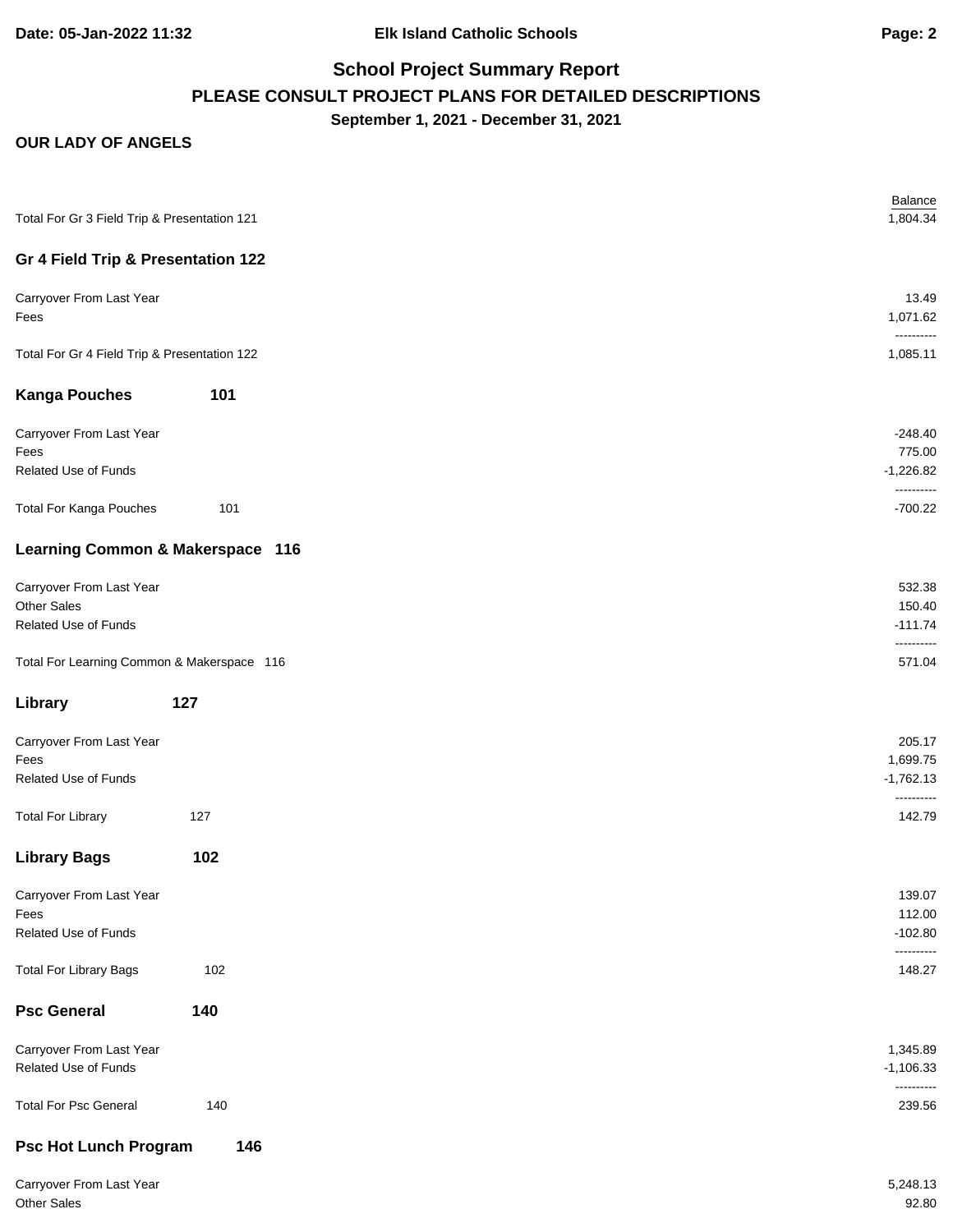# **School Project Summary Report PLEASE CONSULT PROJECT PLANS FOR DETAILED DESCRIPTIONS September 1, 2021 - December 31, 2021**

### **OUR LADY OF ANGELS**

|                                          |     | <b>Balance</b>         |
|------------------------------------------|-----|------------------------|
| Total For Psc Hot Lunch Program          | 146 | ----------<br>5,340.93 |
| <b>Psc Milk Program</b>                  | 147 |                        |
| Carryover From Last Year                 |     | 2,403.72               |
| Total For Psc Milk Program               | 147 | ----------<br>2,403.72 |
| <b>Recorders</b>                         | 123 |                        |
|                                          |     | 240.50                 |
| Fees<br>Related Use of Funds             |     | $-276.40$              |
|                                          |     | ----------             |
| <b>Total For Recorders</b>               | 123 | $-35.90$               |
| <b>School Lunch Program</b>              | 130 |                        |
| Carryover From Last Year                 |     | 55.58                  |
| <b>Other Sales</b>                       |     | 889.01                 |
| Related Use of Funds                     |     | $-626.19$              |
| Total For School Lunch Program           | 130 | ----------<br>318.40   |
|                                          |     |                        |
| <b>Social Justice Projects</b>           | 137 |                        |
| Carryover From Last Year                 |     | 2,548.85               |
| Fundraising                              |     | 778.00                 |
| Related Use of Funds                     |     | $-444.00$              |
| <b>Total For Social Justice Projects</b> | 137 | ----------<br>2,882.85 |
| <b>Student Agenda</b>                    | 103 |                        |
| Carryover From Last Year                 |     | 83.48                  |
| Fees                                     |     | 8.00                   |
|                                          |     | -------                |
| <b>Total For Student Agenda</b>          | 103 | 91.48                  |
| <b>Student Leadership</b>                | 199 |                        |
| Carryover From Last Year                 |     | 294.99<br>----------   |
| <b>Total For Student Leadership</b>      | 199 | 294.99                 |
| <b>Terry Fox</b>                         | 136 |                        |
| Carryover From Last Year                 |     | 2.00                   |
| Fundraising                              |     | 754.20                 |
| Related Use of Funds                     |     | $-756.20$              |
| <b>Total For Terry Fox</b>               | 136 | ----------<br>0.00     |
|                                          |     |                        |